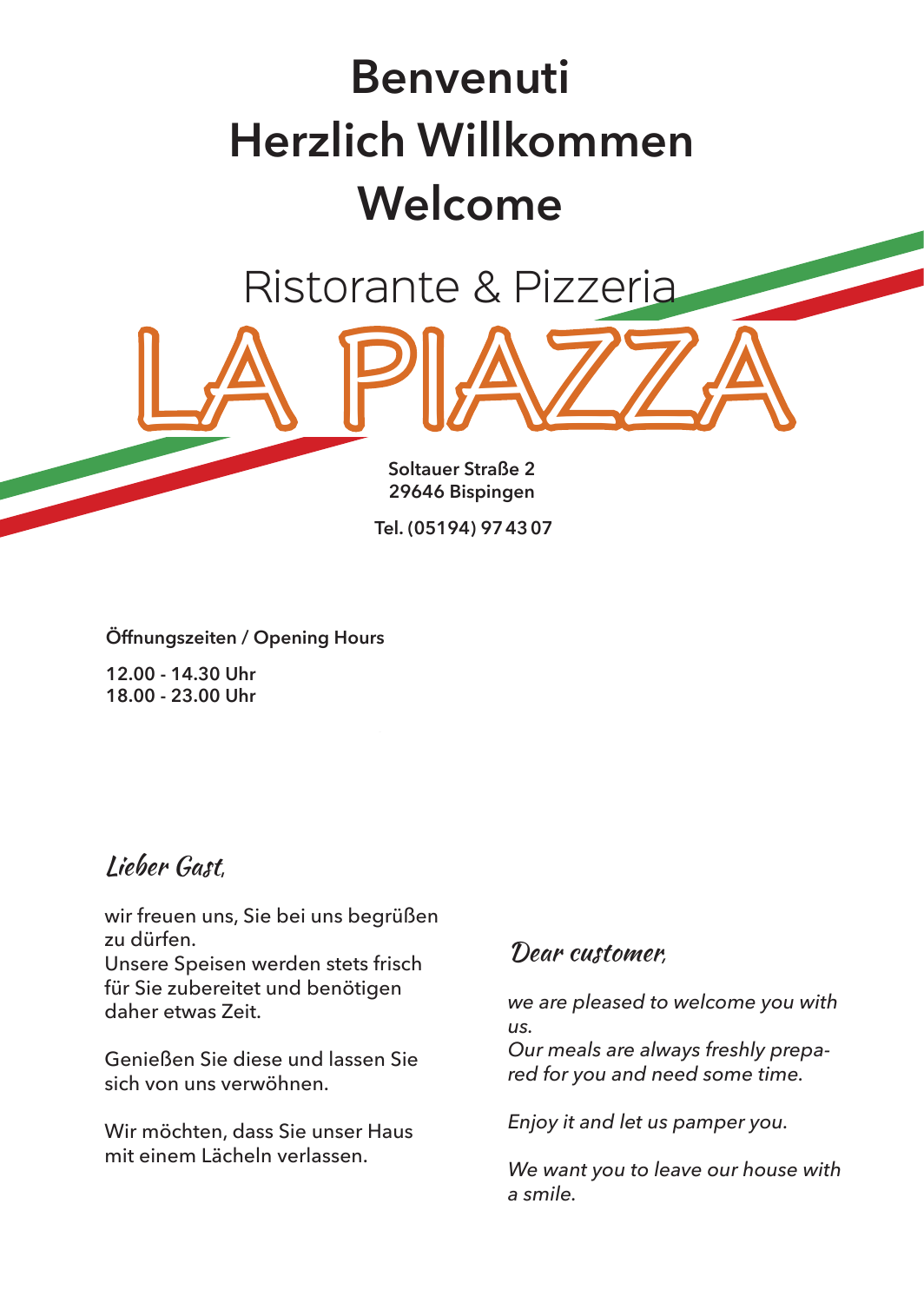La Piazza Spezial

| A1 Mista tacchino<br>gemischter Salat mit Tomaten, Gurken, Zwiebeln<br>und gebratenen Putenbruststreifen                                                                                                                                                           | 7,20  |
|--------------------------------------------------------------------------------------------------------------------------------------------------------------------------------------------------------------------------------------------------------------------|-------|
| mixed salad with tomatos, cucumber, onions and roasted turkeybreast strips<br>A2 Putensteak in Pfeffersauce C.F<br>mit Pommes frites und Salat<br>Steak of turkey in pepper sauce with french fries and salad                                                      | 7,90  |
| A3 Pizza Gyros <sup>A</sup><br>mit Zwiebeln und Paprika<br>with onions and paprika                                                                                                                                                                                 | 7,50  |
| A4 Pizza Calzone (zugeklappt) A,B,C,F<br>mit Giros, Zwiebeln, Paprika und grüner Sauce<br>a folded pizza with giros, onions, paprika and green sauce                                                                                                               | 7,50  |
| A5 Gyros Teller <sup>c</sup><br>Giros mit Zaziki, Salat und Pommes oder Kartoffelecken<br>giros with zaziki, salad, french fries or potato wedges                                                                                                                  | 7,30  |
| A6 Cannelloni <sup>A</sup><br>mit Hackfleich gefüllt<br>stuffed with minced meat                                                                                                                                                                                   | 6,90  |
| A7 Spaghetti al gambas A,C,J<br>mit Rucola, frischen Tomaten und Parmesan<br>spaghetti with prawns, rucola, fresh tomatos and parmesan                                                                                                                             | 13,90 |
| <b>A8 Texaspfanne</b><br>mit Schweine- und Rindfleisch, scharf, dazu Kartoffelecken und Salat<br>with pork and beef, spicy, potato wedges and salad                                                                                                                | 11,80 |
| A9 Saltimbocca al Salto A,B,C,F<br>Schweinemedaillons mit Käse und Schinken* überbacken,<br>in heller Sauce, dazu Kartoffelecken und Salat<br>pork medaillions baked with cheese and ham in a light sauce,<br>potato wedges and salad                              | 9,90  |
| A10 Petto di Pollo di Funghi A,B,C,F<br>Hähnchenbrust mit Champignons in Sahnesauce,<br>dazu Kartoffelecken und Salat                                                                                                                                              | 6,90  |
| chicken breast with mushrooms in cream sauce, potato wedges and salad<br>A11 Sogliolo al Funghi A,B,C,E,F<br>Schollenfilet mit Champignon-Sahne-Sauce,<br>dazu Kartoffelecken, Salat und Brot<br>plaice fillet with mushroom-creame-sauce, potato wedges and salad | 6,90  |

#### **Zusatzstoffe & Allergene**

| 1 mit Farbstoff        | C Milch           |
|------------------------|-------------------|
|                        |                   |
| 6 Nitritpökelsalz      | D Sojabohnen      |
| 7 Konservierungsstoff  | E Fische          |
| 8 Geschmacksverstärker | <b>F</b> Sellerie |
| 9 Antioxidationsmittel | G Senf            |
| 0 mit Phosphat         | H Sesamsamen      |
|                        | J Krebstiere      |
| A Glutenhaltiges       | K Weichtiere      |
| Getreide               | L Nüsse           |
| B Fier                 | * Formfleisch     |

### **Additives & allergens**

|  | 1 with colorant |  |
|--|-----------------|--|
|  |                 |  |

- 6 nitrite
- 7 preservatives 8 flavor enhancers
- 9 Antioxidant
- 
- 0 with phosphate
- A Cereals containing gluten
- B eggs
- C milk D soybeans E fish F celery G mustard H sesame seeds J crustaceans K mulloscs L nuts \* reformed meat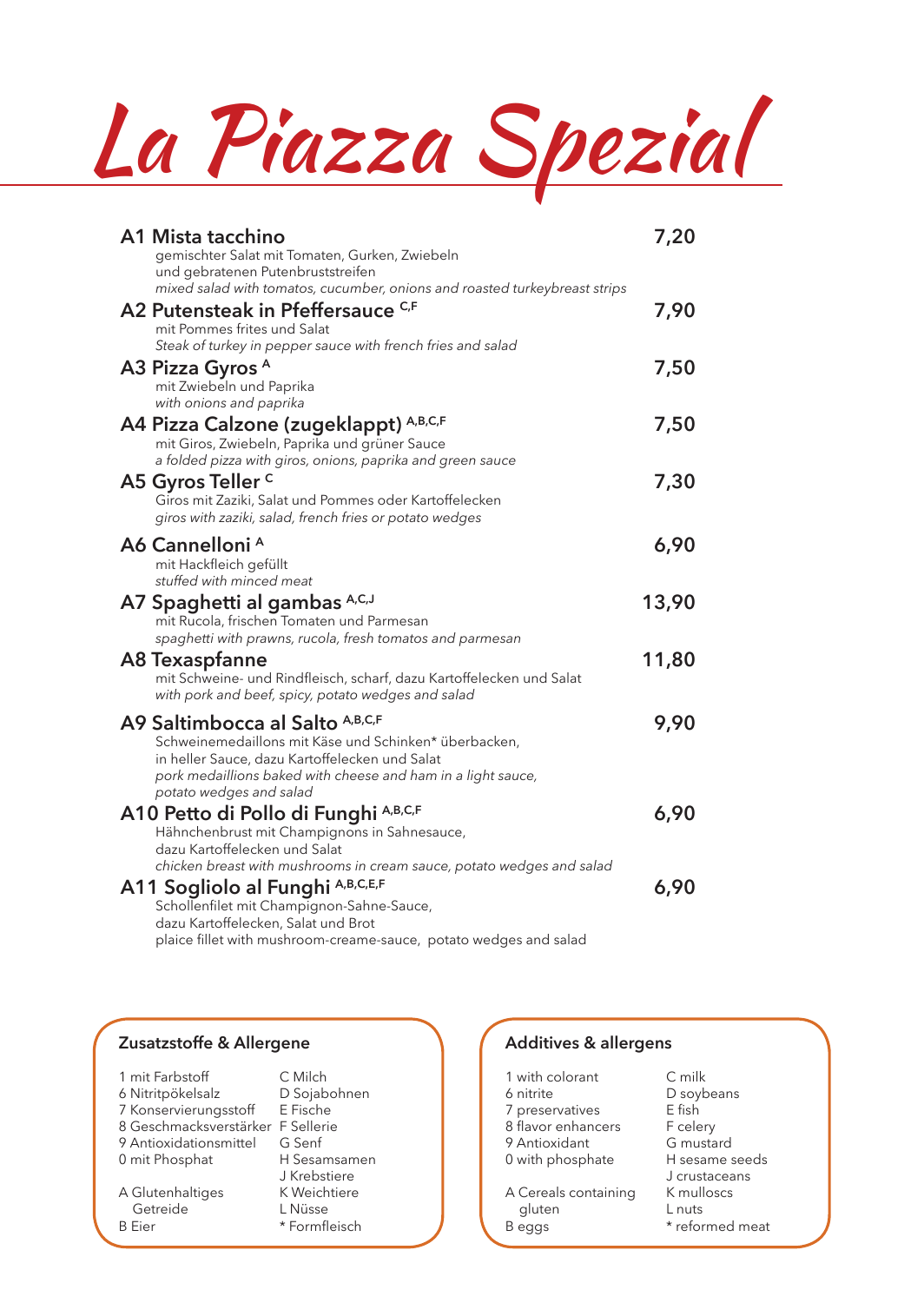

*appetizers*

| 01. Bruschetta pomodoro <sup>A</sup><br>2 Brotscheiben belegt mit Tomaten, Knoblauch,                                                                                                                                                                                                         | 3,20 |
|-----------------------------------------------------------------------------------------------------------------------------------------------------------------------------------------------------------------------------------------------------------------------------------------------|------|
| Basilikum und Olivenöl<br>2 slices of bread topped with tomatos, garlic, basil and olive oil<br>02. Bruschetta mozzarella A,C<br>2 Brotscheiben belegt mit Tomaten, Knoblauch, Basilikum,<br>mit Mozzarella überbacken                                                                        | 3,50 |
| 2 slices of bread topped with tomatos, garlic, basil and baked<br>with mozzarella<br>03. Bruschetta gorgonzola A,C<br>2 Brotscheiben belegt mit Tomaten, Knoblauch,<br>Basilikum, Olivenöl, mit Gorgonzola-Käse überbacken<br>2 slices of bread topped with tomatos, garlic, basil, olive oil | 3,60 |
| and baked with gorgonzola<br>04. Carpaccio di manza<br>feines Rohfilet vom Rind, mariniert<br>thinly sliced raw beef                                                                                                                                                                          | 8,70 |
| 05. Verdure alla griglia<br>verschiedene Gemüsesorten von Grill, mariniert<br>mixed marinated grilled vegetables                                                                                                                                                                              | 7,50 |
| 06. Mozzarella alla griglia c<br>gegrillter Mozzarella umhüllt von Parmaschinken<br>grilled mozzarella coated with Parma ham                                                                                                                                                                  | 7,60 |
| 07. Lumache al gorgonzola C,K<br>Weinbergschnecken mit Gorgonzola und Knoblauch<br>escargots with gorgonzola and garlic                                                                                                                                                                       | 6,50 |
| 08. Mozzarella alla Caprese <sup>c</sup><br>Mozzarella mit Tomate und Basilikum<br>mozzarella with tomatos and basil                                                                                                                                                                          | 6,80 |
| 09. Focaccia con aglio <sup>A</sup><br>Pizzateig mit Knoblauch und Olivenöl<br>pizza crust with garlic and olive oil                                                                                                                                                                          | 3,60 |



*soups*

| 10. Crema di pomodoro B.C,D,G<br>Tomaten-Cremesuppe mit Sahnehäubchen<br>tomato soup with cream  | 4,00 |
|--------------------------------------------------------------------------------------------------|------|
| 11. Zuppa di cipolle B.C,D,G<br>Zwiebelsuppe<br>onion soup                                       | 3,50 |
| 12. Tortellini in brodo A, B.C,D,G<br>gefüllte Nudeln in Fleischbrühe<br>filled noodles in broth | 4,00 |
| 13. Stracciatella B.C.D.G<br>Kraftbrühe mit Ei<br>broth with egg                                 | 3,90 |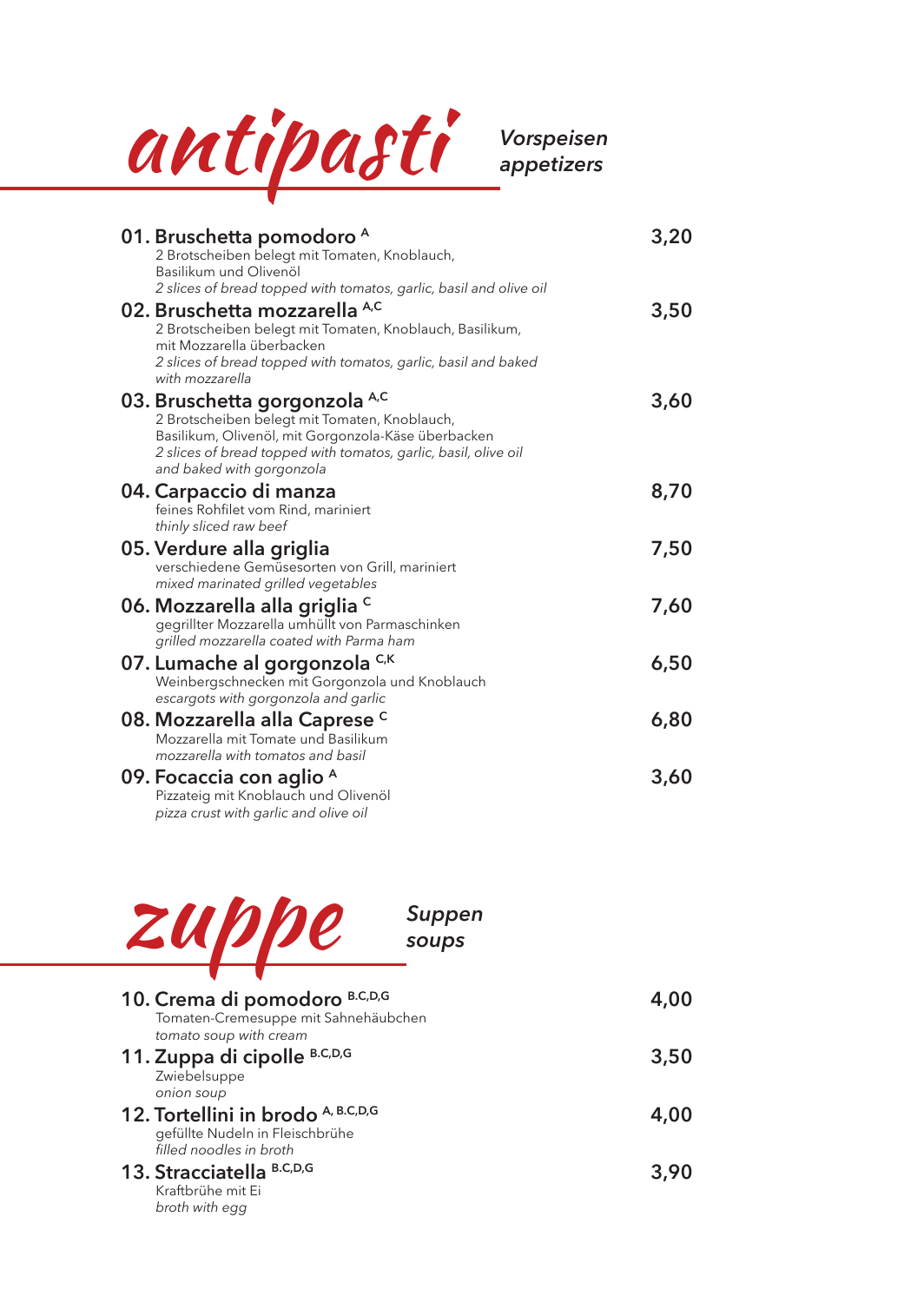

| 14. Insalata mista<br>gemischter Salat mit Tomaten, Gurken,<br>Zwiebeln und Oliven<br>mixed salad with tomatos, cucumber, onions and olives                                   | 4,30 |
|-------------------------------------------------------------------------------------------------------------------------------------------------------------------------------|------|
| 15. Di pomodori<br>Tomatensalat mit Zwiebeln<br>tomatos with onions                                                                                                           | 4,70 |
| 16. Insalata frutti die mare E,J<br>mit Meeresfrüchten<br>with seafood                                                                                                        | 7,00 |
| 17. Con tonno $E$<br>gemischter Salat mit Thunfisch<br>mixed salad with tuna                                                                                                  | 6,30 |
| 18. San Vero C,E,6<br>gemischter Salat mit Schinken*, Thunfisch und Käse<br>mixed salad with boiled ham, tuna and cheese                                                      | 6,90 |
| 19. Sarda B,C<br>gemischter Salat mit Feta, Zwiebeln, Oliven,<br>Ei und milden Peperoni                                                                                       | 7,20 |
| mixed salad with feta, onions, olives, egg and chillies<br>20. La Piazza piccola B,C,E,6<br>gemischter Salat mit Thunfisch, Schinken*, Käse,<br>Ei, Zwiebeln und Oliven       | 7,20 |
| mixed salad with tuna, boiled ham, cheese, egg, onions and olives<br>21. La Piazza grande<br>gemischter Salat wie Nr. 20, jedoch groß<br>mixed salad like no. 20 but enlarged | 8,50 |

Alle Salate mit hausgemachtem Dressing (A,B,C,8), auf Wunsch auch mit Olivenöl und Balsamico-Essig oder American-Dressing (A,B,C,8), dazu Pizzabrot (A).

*Each salad is served with our house dressing (A,B,C,8). Optional with olive oil and balsamico or American-Dressing (A,B,C,8) and bread (A).*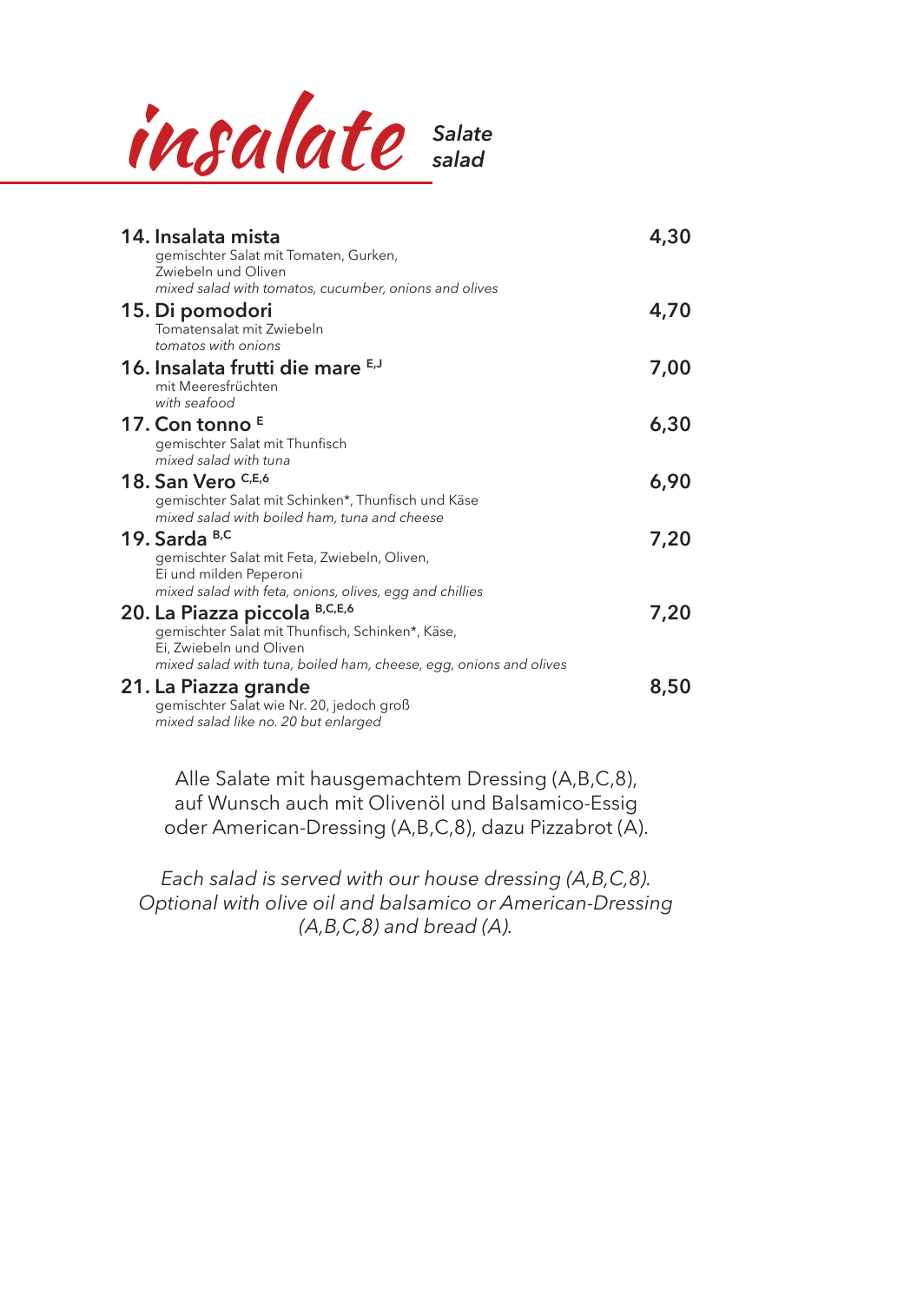

Alle Pizzen sind mit Tomatensauce und Käse belegt! All pizzas are topped with tomato sauce and cheese!

| 22. Margherita A,C                                                                               | 4,90 |
|--------------------------------------------------------------------------------------------------|------|
| mit Tomatensauce und Käse                                                                        |      |
| with tomato sauce and cheese<br>23. Napoli A,C,E                                                 | 5,90 |
| Sardellen und Kapern                                                                             |      |
| with anchovies and capers                                                                        |      |
| 24. Salame A,C,6                                                                                 | 5,90 |
| Salami                                                                                           |      |
| with salami                                                                                      |      |
| 25. Prosciutto A,C,6<br>Kochschinken*                                                            | 5,90 |
| with boiled ham                                                                                  |      |
| 26. Funghi A,C                                                                                   | 5,90 |
| frische Champignons                                                                              |      |
| with fresh mushrooms                                                                             |      |
| 27. Prosciutto e salame A,C,6                                                                    | 6,90 |
| Kochschinken* und Salami<br>with boiled ham and salami                                           |      |
| 28. Prosciutto e funghi A,C,6                                                                    | 6,90 |
| Kochschinken* und frische Champignons                                                            |      |
| with boiled ham and fresh mushrooms                                                              |      |
| 29. Salame e funghi A,C,6                                                                        | 6,90 |
| Salami und frische Champignons                                                                   |      |
| with salami and fresh mushrooms                                                                  |      |
| 30. Completa A,C,6<br>Salami, Kochschinken* und frische Champignons                              | 7,50 |
| with salami, boiled ham and fresh mushrooms                                                      |      |
| 31. Quattro formaggi A,C                                                                         | 7,50 |
| 4 Käsesorten                                                                                     |      |
| with 4 types of cheese                                                                           |      |
| 32. Capricciosa A,C,6                                                                            | 7,50 |
| Kochschinken*, Champignons, Paprika und Oliven<br>with boiled ham, mushrooms, paprika and olives |      |
| 33. Quattro stagioni A,C,6                                                                       | 7,50 |
| Kochschinken*, Champignons, Salami                                                               |      |
| und milde Peperoni                                                                               |      |
| with boiled ham, mushrooms, salami and mild peperoni                                             |      |
| 34. Tonno A,C,E                                                                                  | 7,50 |
| Thunfisch<br>with tuna                                                                           |      |
| 35. Tonno e cipolle A,C,E                                                                        | 7,90 |
| Thunfisch und Zwiebeln                                                                           |      |
| with tuna and onions                                                                             |      |
| 36. Hawaii A,C,6                                                                                 | 6,90 |
| Kochschinken* und Ananas                                                                         |      |
| with boiled ham and ananas                                                                       |      |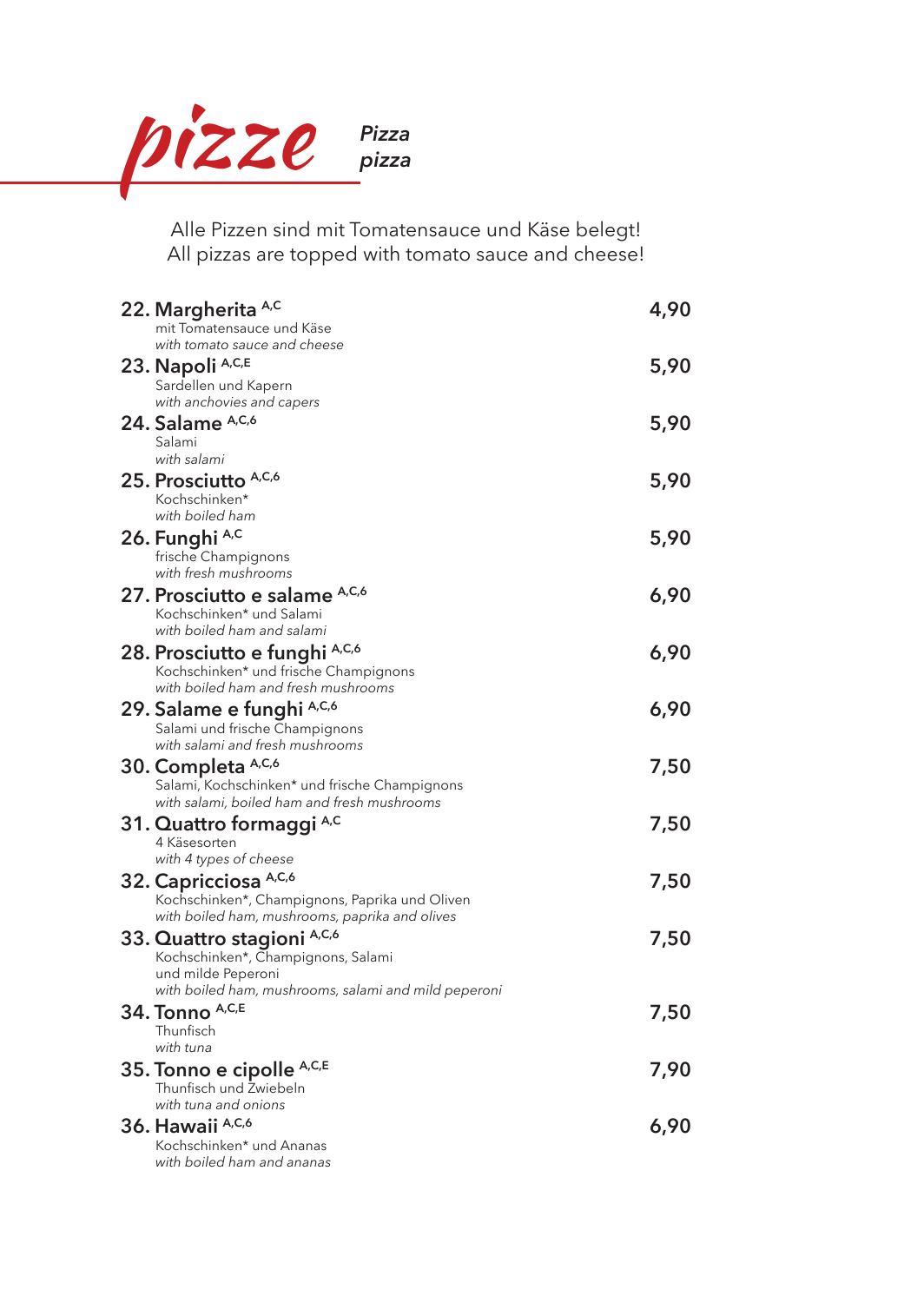

Alle Pizzen sind mit Tomatensauce und Käse belegt! All pizzas are topped with tomato-sauce and cheese!

| 37. Calzone "zugeklappt" A,C,E,6<br>Kochschinken, Champignons und Thunfisch<br>with boiled ham, mushrooms and tuna                                             | 7,50 |
|----------------------------------------------------------------------------------------------------------------------------------------------------------------|------|
| 38. Inferno A,C,6<br>Salami, Zwiebeln, Knoblauch und scharfe Peperoni<br>with salami, onions, garlic and hot chilies                                           | 6,90 |
| 39. Cosa Nostra A,C,6<br>Kochschinken*, Champignons, Zwiebeln,<br>scharfe Peperoni und Knoblauch<br>with boiled ham, mushrooms, onions, hot chilies and garlic | 7,50 |
| 40. Vegetaria A,C<br>Champignons, Paprika, Zwiebeln und Feta<br>with mushrooms, paprika, onions and feta                                                       | 7,50 |
| 41. Sardegna A,C<br>Feta, Zwiebeln, Oliven und milde Peperoni<br>with feta, olives and mild peperoni                                                           | 7,50 |
| 42. Con carne A,C<br>mit 2 Scheiben Rumpsteak und Kräuterbutter<br>with 2 slices of rumpsteak and herb butter                                                  | 8,50 |
| 43. Mandriola A,C,E,6<br>Salami, Thunfisch und Gorgonzola<br>with salami, tuna and gorgonzola cheese                                                           | 7,90 |
| 44. La Piazza<br>Überraschungspizza                                                                                                                            | 8,90 |
| surprise, surprise!<br>45. Pizza Bispingen A,C,6<br>mit Parmaschinken, Ruccola und Parmesan                                                                    | 7,90 |
| with Parma ham, ruccola and parmesan<br>46. Pizza frutti die mare A,C,E,J<br>mit Meeresfrüchten<br>with seafood                                                | 7,90 |

Für eine kleine Pizza berechnen wir 1,00 Euro weniger. Extras: 1,00 € pro Belag, außer Meeresfrüchte, Krabben, Parmaschinken, Rumpsteak jeweils 2,00 €. *For small pizzas we charge 1,00 Euro less. Extras: 1,00 per topping, except seafood, crabs, Parma ham and rumpsteak - 2,00 Euro each.*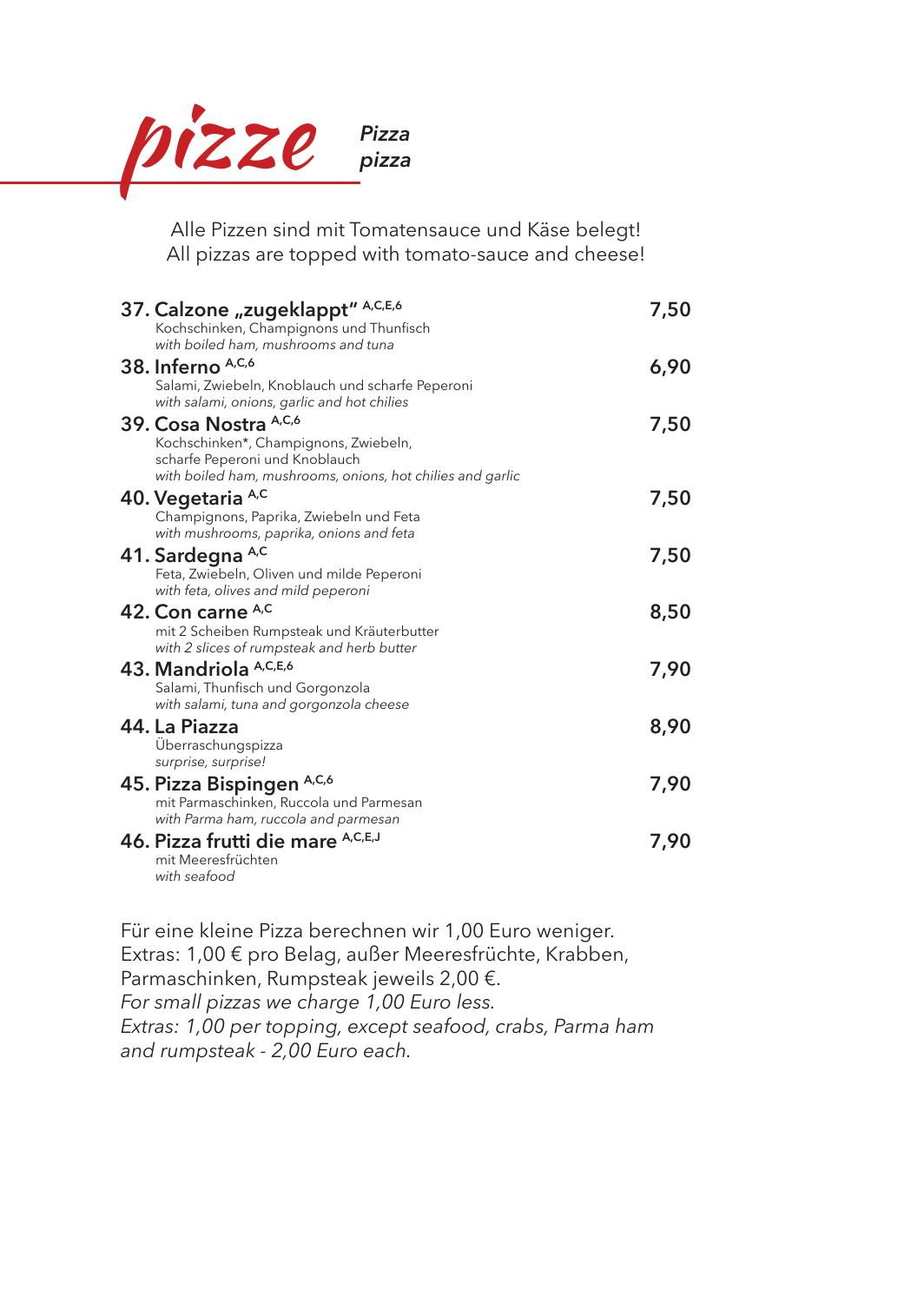

| Nudelsorten zur Auswahl:                                                                                                      |            |
|-------------------------------------------------------------------------------------------------------------------------------|------------|
| Pasta varieties to choose from:                                                                                               |            |
| Spaghetti, Penne, Tagliatelle, Tortellini                                                                                     |            |
| 47. Alla carbonara A,B,C,6                                                                                                    | 6,90       |
| mit Speck und Ei in Sahnesauce                                                                                                |            |
| with bacon and egg in cream sauce                                                                                             |            |
| 48. Aglio e olio A<br>mit Knoblauch und Olivenöl                                                                              | 6,50       |
| with garlic and olive oil                                                                                                     |            |
| 49. Ai porcini <sup>A</sup>                                                                                                   | 8,20       |
| mit Steinpilzen in Tomaten-Kräuter-Sauce                                                                                      |            |
| with porcini mushrooms in tomato herb sauce                                                                                   |            |
| 50. Ai frutti di mare A,E,J<br>mit Meeresfrüchten                                                                             | 8,00       |
| with seafood                                                                                                                  |            |
| 51. Al gamberetti e zucchine A,J                                                                                              | 7,80       |
| mit Krabben und Zucchini in Tomaten-Kräutersauce                                                                              |            |
| with crabs and zucchini in tomato herb sauce                                                                                  |            |
| 52. Terra e mare A,J                                                                                                          | 8,70       |
| mit Scampi, Rinderfilet und Champignons in Knoblauch-Olivenöl<br>with crabs, fillet of beef and mushrooms in garlic olive oil |            |
| 53. Al pomodoro <sup>A</sup>                                                                                                  | 5,50       |
| mit Tomatensauce                                                                                                              |            |
| with tomato sauce                                                                                                             |            |
| 54. Alla bolognese <sup>A</sup>                                                                                               | 5,90       |
| mit Fleischsauce<br>with meat sauce                                                                                           |            |
| 55. Alla panna A,C,6                                                                                                          | 6,90       |
| mit Sahnesauce und Kochschinken*                                                                                              |            |
| with cream sauce and boiled ham                                                                                               |            |
| 56. Al gorgonzola A,C                                                                                                         | 7,30       |
| in Gorgonzola-Sahnesauce<br>with gorgonzola and cream sauce                                                                   |            |
| 57. Della chef A,C,6                                                                                                          | 7,30       |
| mit Kochschinken*, Champignons und Erbsen in Fleisch-Sahne-Sauce                                                              |            |
| with boiled ham, mushrooms, peas in meat cream sauce                                                                          |            |
| 58. All' arrabiata <sup>A</sup>                                                                                               | 6,90       |
| mit Pilzen und scharfen Peperoni in Tomaten-Knoblauch-Sauce<br>with mushrooms and hot chilies in tomato garlic sauce          |            |
| 59. Ai spinaci e gorgonzola <sup>A,C</sup>                                                                                    | 7,90       |
| mit Spinat in Gorgonzola-Sahne-Sauce                                                                                          |            |
| with spinach in gorgonzola cream sauce                                                                                        |            |
| 59a. Al salmone A,C,E                                                                                                         | 7,90       |
| mit Lachs in Sahnesauce<br>with salmon in cream sauce                                                                         |            |
|                                                                                                                               |            |
|                                                                                                                               |            |
| Auf Wunsch überbacken wir jedes                                                                                               |            |
| Nudel-Gericht mit Käse (C)!                                                                                                   | zzgl. 1,30 |
|                                                                                                                               |            |

| Optional scalloped with cheese |  |
|--------------------------------|--|
|--------------------------------|--|

*Optional scalloped with cheese plus 1,30*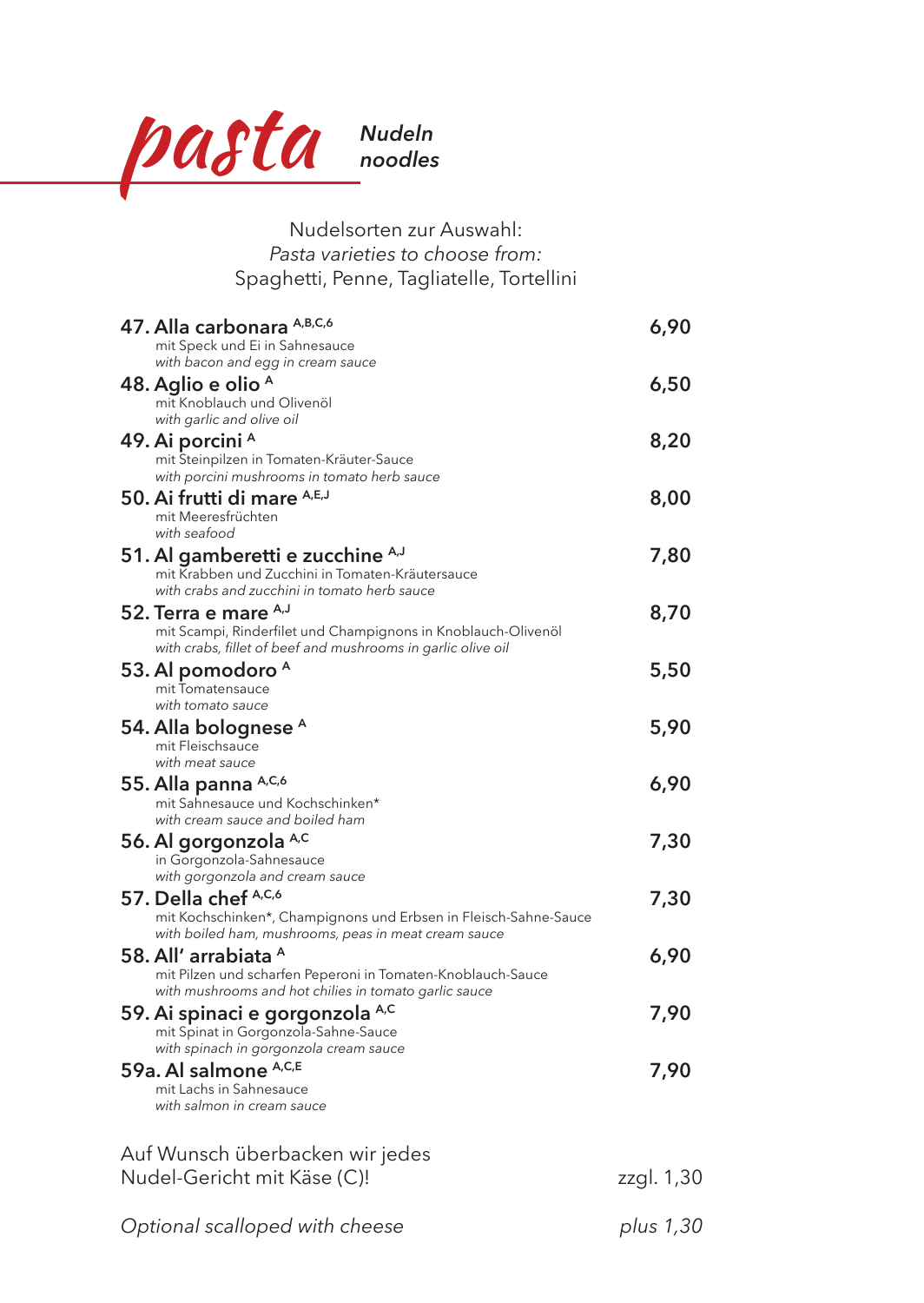

*noodles scalloped*

| 60. Lasagne A,C                                                                                  | 7,50  |
|--------------------------------------------------------------------------------------------------|-------|
| 61. Penne al forno A,C,6<br>kurze Nudeln mit Champignons, Kochschinken*                          | 7,50  |
| und Erbsen in Fleisch-Sahne-Sauce                                                                |       |
| short noodles with mushrooms, boiled ham and peas<br>in meat cream sauce                         |       |
| 62. Tortellini al forno A,C,6                                                                    | 7,50  |
| gefüllte Nudeln mit Champignons, Kochschinken*<br>und Erbsen in Fleisch-Sahne-Sauce              |       |
| filled noodles with mushrooms, boiled ham and peas<br>in meat cream sauce                        |       |
| 63. Tris al forno A,C                                                                            | 7,50  |
| drei verschiedene Nudelsorten in Fleisch-Sahne-Sauce<br>3 types of noodles with meat cream sauce |       |
| 64. Penne mit Gyros und Brokkoli <sup>A,C</sup>                                                  | 7,90  |
| in Sahne-Sauce<br>penne with gyros, brokkoli and cream sauce                                     |       |
|                                                                                                  |       |
|                                                                                                  |       |
| <b>CAPHE</b> Fleischgerichte                                                                     |       |
|                                                                                                  |       |
| Alle Fleischgerichte werden mit Salat und                                                        |       |
| Beilagen nach Wahl serviert.<br>Meat dishes are served with salad and                            |       |
| side dishes of your choice.                                                                      |       |
|                                                                                                  |       |
|                                                                                                  |       |
| 65. Scaloppine alla panna A,B,C,F<br>Schweinemedaillons in Sahnesauce                            | 13,00 |
| pork medallions in cream sauce                                                                   |       |
| 66. Scaloppine ai funghi A,B,C,F<br>Schweinemedaillons mit Champignons in Sahnesauce             | 13,00 |
| pork medallions with mushrooms in cream sauce                                                    |       |
| 67. Scaloppine ai porcini A, B, C, F<br>Schweinemedaillons mit Steinpilzen in Rotweinsauce       | 14,00 |
| pork medallions with porcini in red wine sauce                                                   |       |
| 68. Scaloppine al gorgonzola A,B,C,F<br>Schweinemedaillons in Gorgonzola-Sahne-Sauce             | 13,00 |
| pork medallions in gorgonzola cream sauce<br>69. Bistecca ai ferri                               | 13,50 |
| Rumpsteak vom Grill                                                                              |       |
| grilled rumpsteak                                                                                | 14,00 |
| 70. Bistecca al gorgonzola A,B,C,F<br>Rumpsteak in Gorgonzola-Sahne-Sauce                        |       |
| rumpsteak in gorgonzola cream sauce                                                              | 14,50 |
| 71. Bistecca al pepe verde A,B,C,F<br>Rumpsteak in grüner Pfeffer-Sauce                          |       |
| rumpsteak in green pepper sauce                                                                  | 14,90 |
| 72. Bistecca ai porcini A,B,C,F<br>Rumpsteak mit Steinpilzen in Rotwein-Sauce                    |       |
| rumpsteak with porcini in red wine sauce<br>73. Rumpsteak                                        | 13,90 |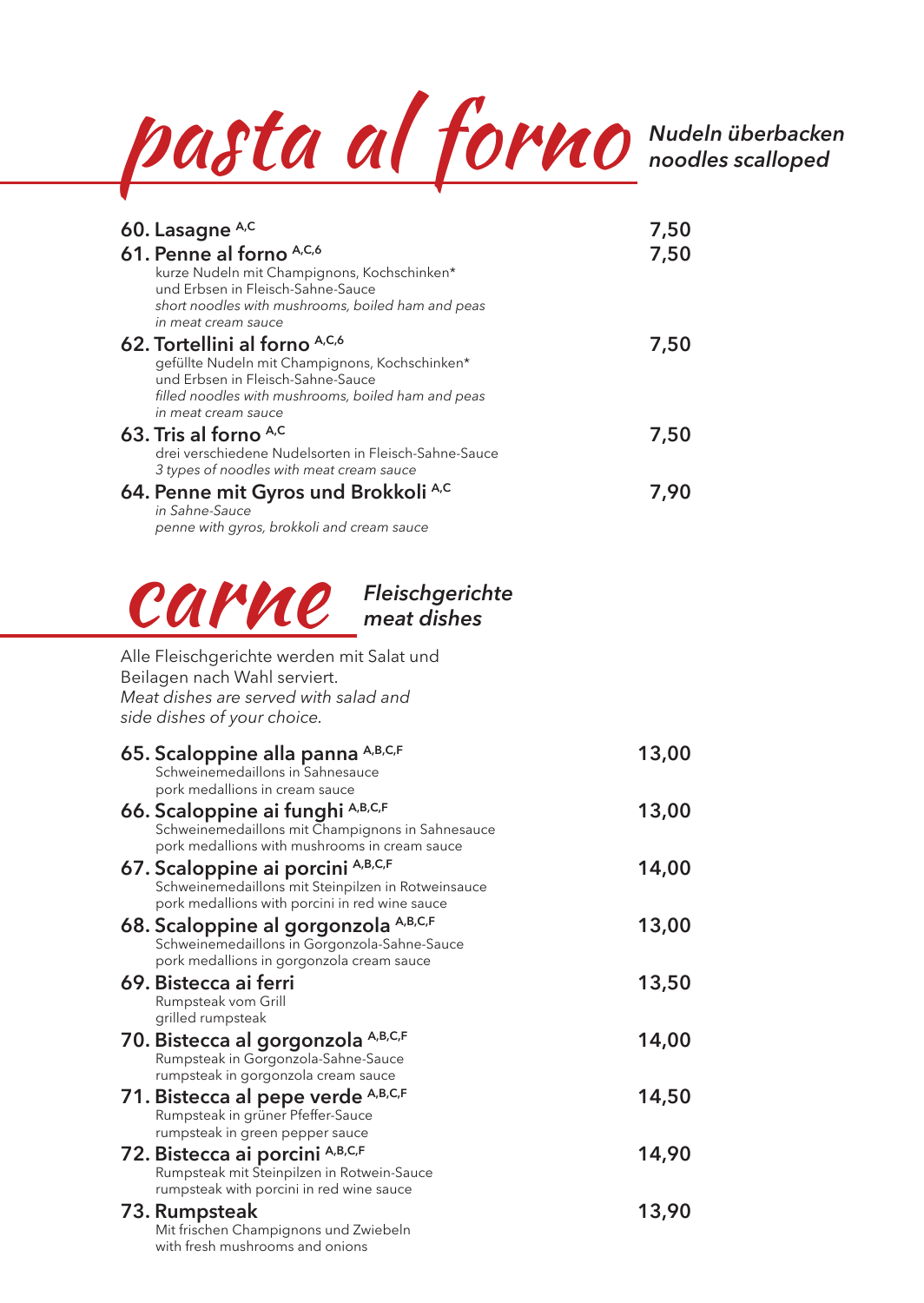| <b>Fischgerichte</b><br>esce<br>fish dishes                                                                                                                                           |       |
|---------------------------------------------------------------------------------------------------------------------------------------------------------------------------------------|-------|
| Alle Fischgerichte werden mit Salat und<br>Beilagen nach Wahl serviert.<br>Meat dishes are served with salad and<br>side dishes of your choice.                                       |       |
| 74. Lucioperca allo Sherry A,B,C,E,F<br>Zanderfilet in Sherry-Sauce                                                                                                                   | 12,50 |
| pikeperch in sherry sauce<br>75. Lucioperca allo zafferano A,B,C,E,F<br>Zanderfilet in Safran-Sahne-Sauce<br>pikeperch in saffron cream sauce                                         | 12,80 |
| 76. Salmone alla griglia E<br>Lachssteak gegrillt<br>grilled salmon steak                                                                                                             | 12,80 |
| 77. Salmone al curry A,B,C,E,F<br>Lachssteak in Curry-Sahne-Sauce<br>salmon steak in curry cream sauce                                                                                | 12,80 |
| 78. Pesce gatto ai funghi E<br>Steinbeißer-Filet mit frischen<br>Champignons und Tomaten                                                                                              | 12,80 |
| catfish fillet with mushrooms and tomatos<br>79. Scampi-Teller J<br>10 Stück mit Schale<br>mit frischen Knoblauch verfeinert<br>10 pieces scampi with shell refined with fresh garlic | 16,90 |



short noodles in tomato sauce or meat sauce **96. Pommes frites** oder **Kartoffelecken 2,50** mit Mayo B,C /Ketchup

*french fries or potato wedges with mayonnaise or ketchup*